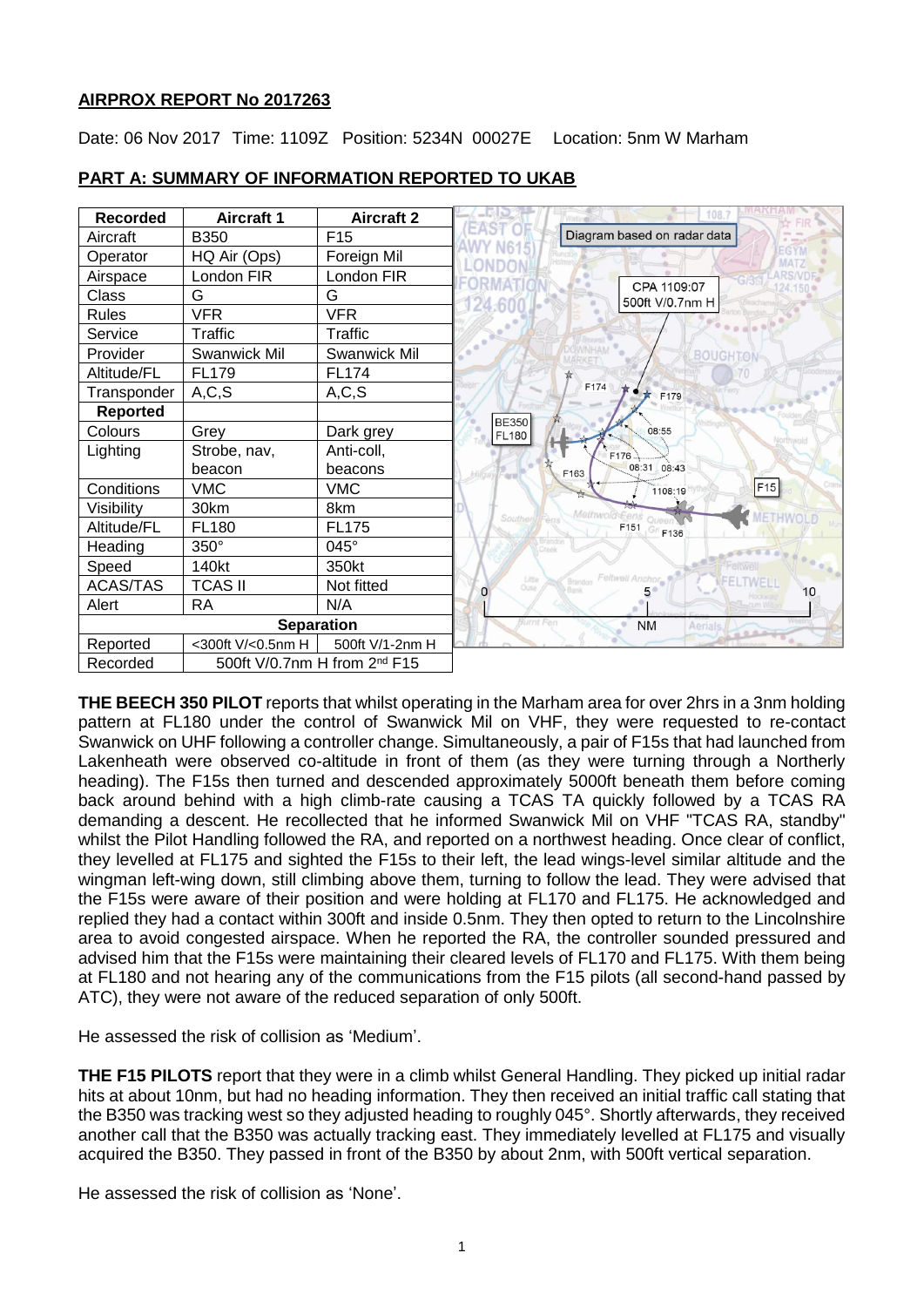**THE SWANWICK MIL EAST PLANNER CONTROLLER** reports operating with a Tactical (Tac) Left and Tac Right in position. The Tac Left was controlling 2 Typhoons, the 2 F15s and the B350, all manoeuvring within East Anglia. The Tac Right was controlling 3 Typhoons transiting from Coningsby to 323D. As the East Planner, he was managing a busy period of flying activity and, minutes before, he had overseen the split of the East and North East Sectors. The B350 pilot was operating at FL180 in the vicinity of Marham and was being controlled on the East VHF ICF by the East Tac Left controller. He requested the East Tac Left controller ask the B350 crew if they could accept UHF so that all the air systems General Handling in East Anglia could operate on the same frequency for situational awareness. This would also allow the East Tac Right controller to take back the VHF ICF, as it is not good practice for controllers to monitor the ICF whilst controlling air systems General Handling on discrete frequencies. Once the B350 pilot had confirmed that they could accept UHF, and shortly after the East Tac Left controller had passed the UHF frequency to them, the 2 F15 pilots started to turn and climb towards the B350. He immediately instructed the East Tac Left controller to pass Traffic Information to the F15 flight. The Traffic Information that was passed was inaccurate; the East Tac Left controller called the B350 as west of the F15's position when in fact it was to the east/north-east of them. Shortly afterwards the B350 pilot came back onto the East VHF ICF declaring a TCAS RA. Once they were clear of confliction, the B350 crew started a climb back up to FL180 and transferred to UHF. Because a change in frequency was in progress, Traffic Information on the F15s was not passed to the B350 pilot. Following the TCAS RA, the F15s continued to fly in close proximity to the B350 declaring that they were visual when Traffic Information was passed. The B350 pilot elected to recover to RAF Waddington shortly after the TCAS RA had occurred.

He perceived the severity of the incident as 'Medium'.

**THE SWANWICK MIL TAC LEFT CONTROLLER** reports that they were controlling the B350 pilot maintaining FL180 on a Traffic Service operating around East Anglia, and also a pair of Typhoons operating around Lincolnshire area at 19000-20000ft. She then also took control of the pair of F15s. They requested to carry out General Handling so they were given separate squawks, the lowest Regional Pressure Setting (RPS) and the levels they wished to operate. The controller recalled that continuous Traffic Information was issued to both the F15 and B350 pilots. On this occasion the F15 pilots started tracking west, and the B350 was again called to the F15 pilots giving its position, its Flight Level, the way it was tracking and the type of aircraft. The reciprocal was issued to the B350 pilot, calling the F15s to him. When the B350 pilot called a TCAS RA, he stated that he had one F15 fly right ahead of him. It was an awkward situation, despite both pilots receiving a Traffic Service, they were responsible for their own separation.

The controller perceived the severity of the incident as 'High'.

**THE SWANWICK MIL SUPERVISOR** reports that he did not witness the incident and was made aware by the East Planner shortly after it happened. Once manning and traffic allowed, he relieved the Tac and Planner from console and obtained debriefs from both individuals. There appeared to be a slight conflict in the debriefs so he arranged for a radar replay to be viewed by the Bank LEO/FSO.

## **Factual Background**

The weather at Marham was recorded as follows:

METAR EGYM 061050Z 17005KT 2500 HZ SKC 05/03 Q1025 YL01 BECMG 4000 HZ GRN=

## **Analysis and Investigation**

## **Military ATM**

An Airprox occurred on 6 November 2017 at approximately 1109hrs, 5nm west of RAF Marham, between a B350 on task in East Anglia and a pair of F15s conducting General Handling. All pilots involved were receiving a Traffic Service from the same Swanwick Mil East Tac Controller.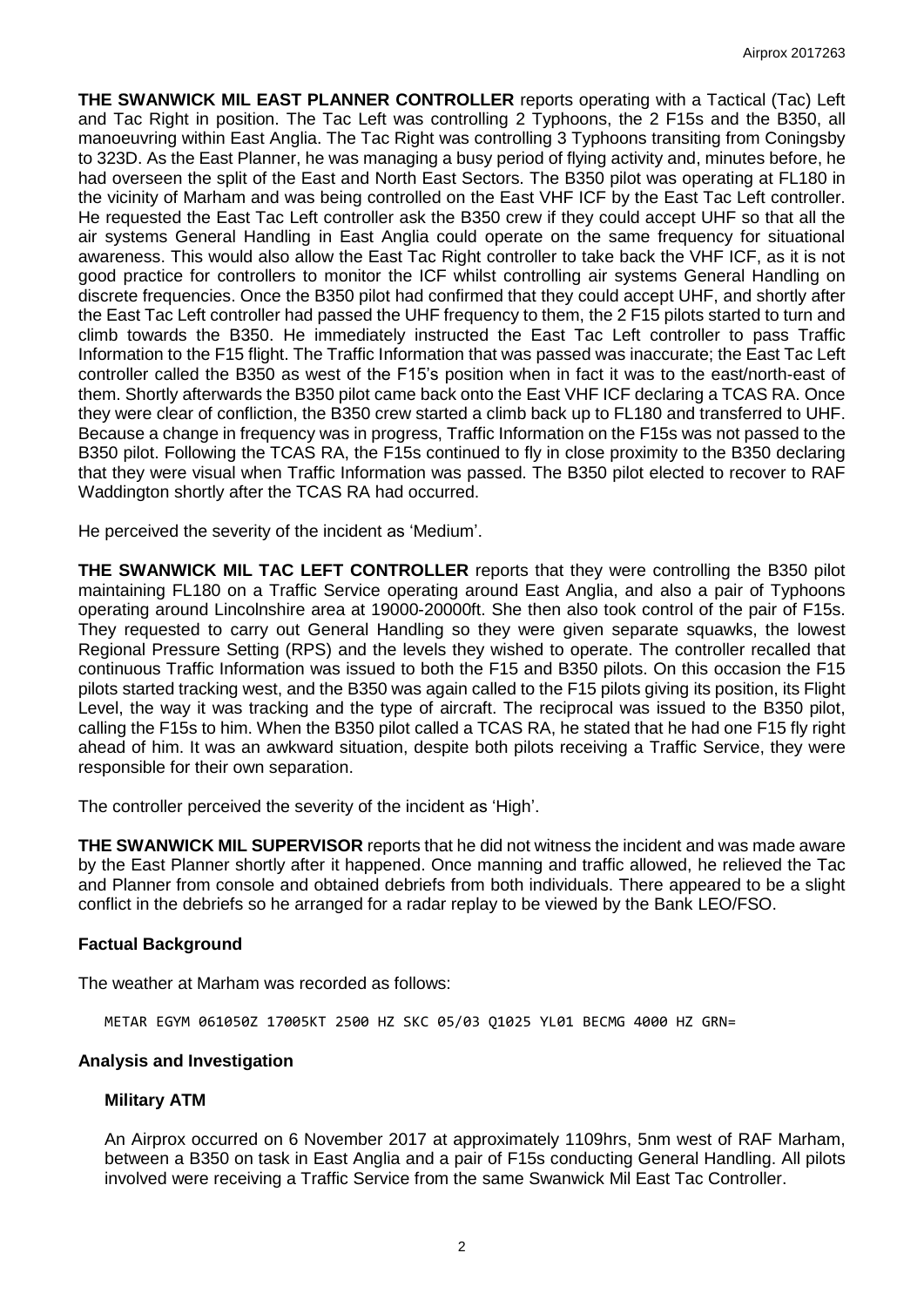At 1106:48 (Figure 1), having split the pair into separate elements for General Handling, the controller instructed the F15 pilots to operate in the block 6000-24000ft (RPS 29.97 inches = 1015hPa). The F15 pilots were operating on UHF and the B350 pilot was operating on VHF with the same controller.



Figure 1: Geometry at 1106:48 Figure 2: Geometry at 1107:07. [6051-B350; 6071/6072-F15s.]

At 1107:07 (Figure 2), the controller first passed Traffic Information to the F15 pilots on the B350, describing its position as *"west, 5nm, tracking south east, currently at FL180"*. The lead F15 pilot acknowledged the Traffic Information but did not report visual with the traffic.

At 1107:17 (Figure 3), the controller passed Traffic Information to the B350 pilot on the F15s as *"east, 5nm, tracking south west, currently at FL170, in the block 6000 to 24000ft, pair of F15s".* The B350 pilot acknowledged the Traffic Information but did not report visual with the traffic.



Figure 3: Geometry at 1107:17. Figure 4: Geometry at 1108:01.

At 1108:01 (Figure 4), the controller asked the B350 pilot, who was still operating on VHF, if he could accept a UHF frequency. The pilot asked the controller to standby and then responded that he could accept UHF.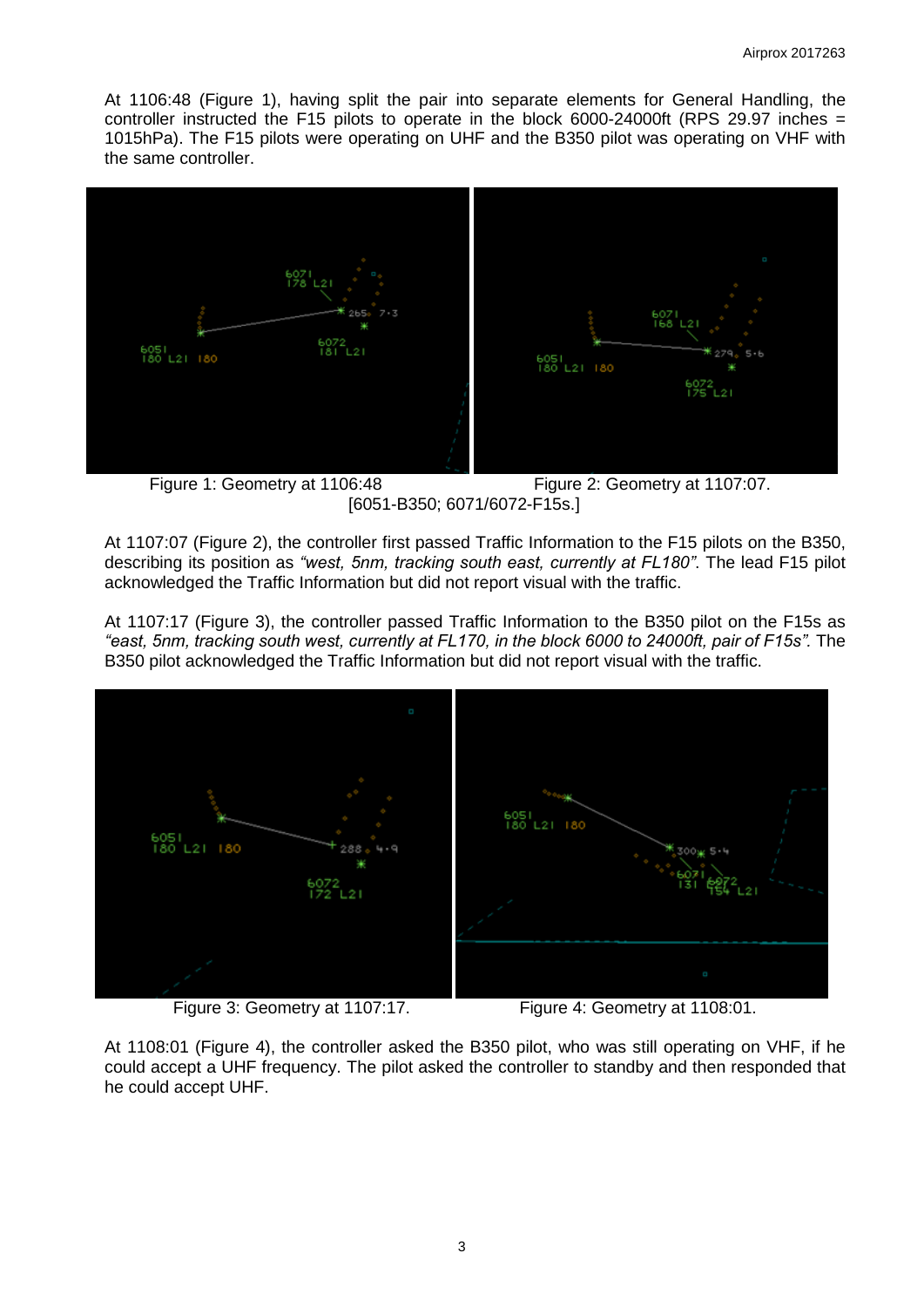At 1108:40 (Figure 5), the controller instructed the B350 pilot to change frequency from VHF to UHF.



Figure 5: Geometry at 1108:40.<br>
Figure 6: Geometry at 1108:50.

At 1108:50 (Figure 6), the controller passed Traffic Information to the F15 pilots as *"west, 3nm, tracking north east at FL180, Beech 350".* The lead F15 pilot responded that he was searching. At the time, the B350 was actually to the north-east of the F15s, not west as described.

At 1109:06 (Figure 7), the B350 pilot transmitted on UHF that he had just had a TCAS RA. At that time there was approximately 0.7nm horizontal and 500ft vertical separation between the B350 and the second F15.



Figure 7: Geometry at 1109:06.

The Tac Left controller was working the B350 pilot and a pair of Typhoon pilots on VHF ICF and the pair of F15 pilots on UHF. Due to it being a busy period of flying activity, there was also a Planner in situ, assisting the two East Tac controllers. The Planner had requested that the Tac Left controller ask the B350 pilot if he could accept UHF, which would put all pilots operating in East Anglia on the same frequency, improving their situational awareness. He also intended to reallocate the VHF ICF to the Tac Right controller, allowing the Tac Left controller to concentrate on the UHF speaking units.

When the F15 pair split for General Handing at a range of 7.3nm from the B350, the East Tac Left controller instructed the pair to operate in the block 6000-24000ft (RPS). The split had been protracted due to the process of identifying and verifying Mode C of the second F15, as well as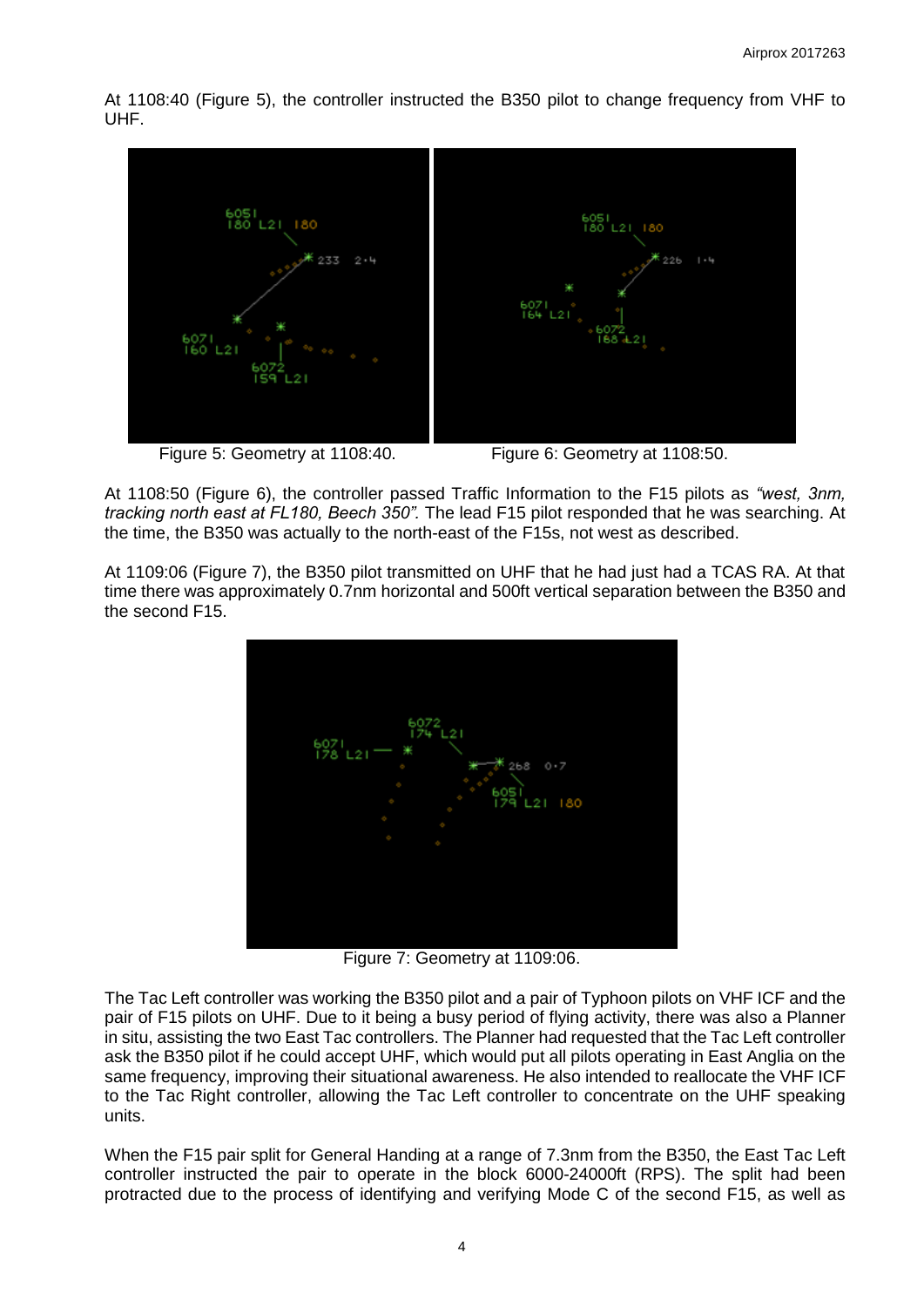passing Traffic Information on the General Handling Typhoons. The controller then passed Traffic Information to both the F15 and B350 pilots on each other, meeting the requirements of a Traffic Service.

The East Tac Left controller then passed Traffic Information to the Typhoon pilots, before asking the B350 pilot if he could accept a UHF frequency. The pilot asked the controller to standby and then responded that he could accept UHF. At this time, the F15 pilots had conducted a tight turn and descent, but were tracking back towards the B350. With 5.4nm lateral separation and no altitude restriction on the F15s, it would have been reasonable to expect the controller to update the Traffic Information passed previously to the F15 and B350 pilots. Instead, the controller instructed the B350 pilot to change to UHF.

Moments later, when the F15 pilots turned and climbed towards the B350, the controller did update the Traffic Information to the F15 pilots, but it was inaccurate, describing the position of the B350 as west rather than north-east of the F15s. The lead F15 pilot responded that he was searching for traffic, and the radar replays see the F15s adjust course to a more north-easterly track, which took the second F15 to within approximately 0.7nm, and 500ft of the B350 when the B350 pilot declared that he had received a TCAS RA.

Although the Planner had requested that the East Tac Left controller move the B350 pilot from VHF to UHF, it was the controller's decision to do so at a time when Traffic Information should have been updated. The inaccuracy of the late Traffic Information is also likely to have compounded the problem as the F15 pilots manoeuvred north-east, inadvertently towards the B350, while thinking the conflicting traffic was to their west. When operating in Class G airspace under a Traffic Service there is no requirement for the controller to separate aircraft, because responsibility for separation remains with the pilots, but it would have been sensible to ask the F15 pilots if they could accept a restricted operating block or move away from the B350's operating area.

After an investigation at RAF(U) Swanwick, the incident has been used as an example of both the importance of prioritising timely Traffic Information and effecting tactical airspace management.

## **UKAB Secretariat**

The B350 and F15 pilots shared an equal responsibility for collision avoidance and not to operate in such proximity to other aircraft as to create a collision hazard<sup>1</sup>. If the incident geometry is considered as converging then the F15 pilot was required to give way to the B350<sup>2</sup>. If the incident geometry is considered as overtaking then the B350 pilot had right of way and the F15 pilot was required to keep out of the way of the other aircraft by altering course to the right<sup>3</sup>.

## **Comments**

## **HQ Air Command**

At the time of this incident it is clear that the Air Traffic Controllers involved were extremely busy. The Airprox appears to hinge around the timing of the requested frequency change for the B350 and the inaccurate Traffic Information passed to the F15 pilots at a crucial time. Initial Traffic Information on the B350 passed to the F15 pilots was accurate; however, the Traffic Information passed 1¾ mins later on the same aircraft (during which time the F15 pilots had conducted several evolutions) was inaccurate in azimuth and led to the F15 pilots actually turning towards the B350 in order to effect separation on an aircraft that they could not see. When workload is high, the ideal moment at which to execute tasks may not be available and so it is often a question of judgement as to when to complete those tasks. From the radar screenshots, it appears that at the time the controller took the decision to request the B350 to change frequency, the contacts were actually

l <sup>1</sup> SERA.3205 Proximity.

<sup>2</sup> SERA.3210 Right-of-way (c)(2) Converging.

<sup>3</sup> SERA.3210 Right-of-way (c)(3) Overtaking.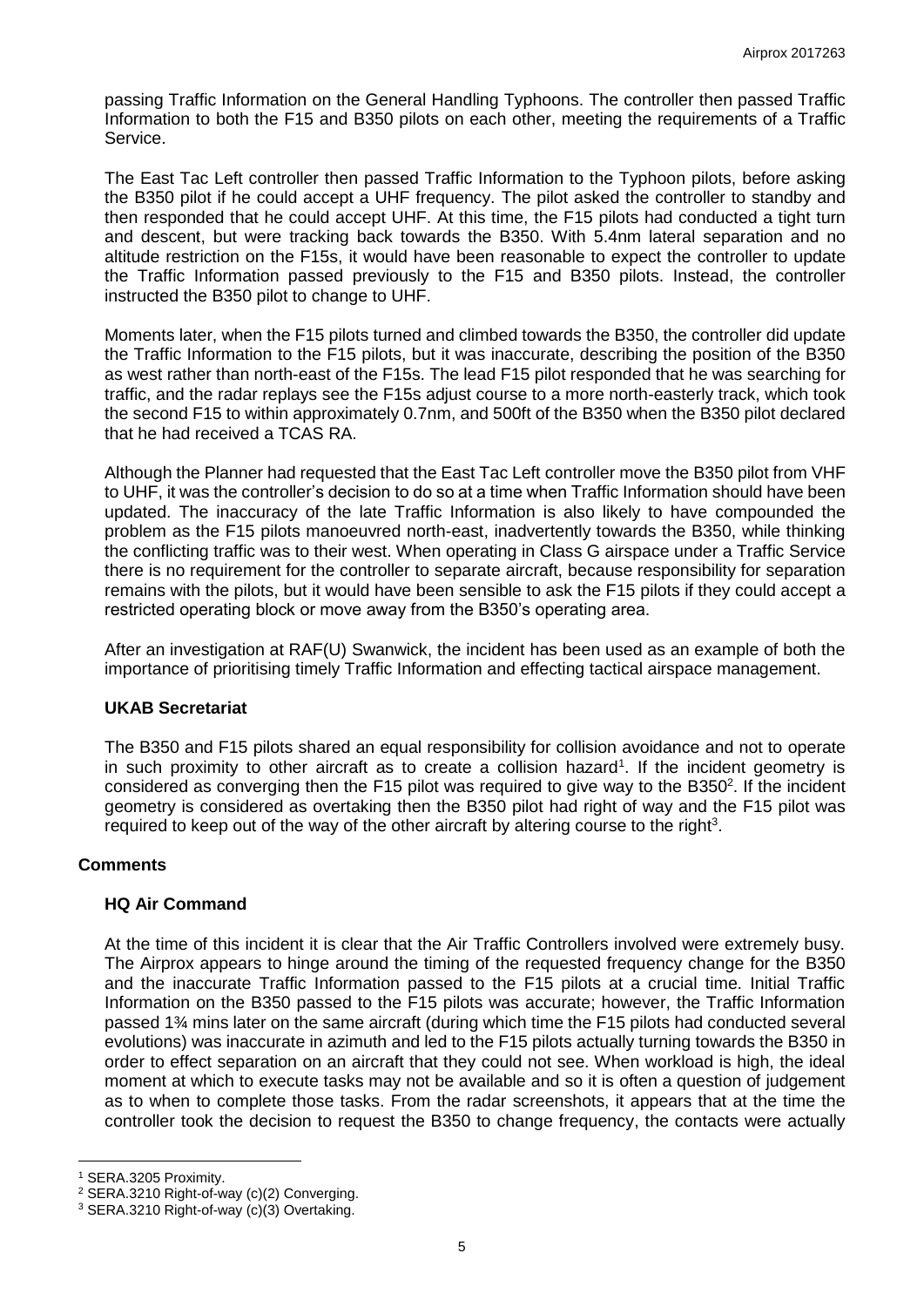diverging; it was the subsequent passage of incorrect Traffic Information that then led to the F15 pilots turning towards the B350 and separation being eroded. There was little the B350 pilot could do at this point as he was in the process of changing to the same frequency that the F15s were using and so could not have known that the Traffic Information was incorrect (he had positional SA on the F15s from his TCAS) and by the time the closure of the F15s was recognised, he received a TA followed by an RA (which he was obliged to follow). It is worthy of note that the B350 pilot reports a '…reduced separation of 500ft.' against the F15s; under a Traffic Service controllers do not provide separation between aircraft, this remains the pilot's responsibility. The ATC unit involved in this Airprox conducted an investigation into the incident and the findings and recommendations have been widely publicised within that community. The main lesson for crews is that controllers are also human and therefore fallible. On-board sensors, when available, should be used to supplement/confirm the traffic calls from ATC and, if something does not add up, question it.

## **USAFE-UK**

USAFE-UK commented that a busy controller passed inaccurate Traffic Information, to the tune of  $180^\circ$ , to the F15 pair which not only caused them to scan in the wrong direction but to continue their right turn away from the supposed confliction and into actual conflict with the B350. In at least 2 places in this report we are reminded that pilots receiving a Traffic Service are responsible for their own separation; in this case, however, no Traffic Information would have been preferable to that which was inaccurate.'

## **Summary**

An Airprox was reported when a B350 and 2 F15s flew into proximity at 1109hrs on Monday 6<sup>th</sup> November 2017. Both pilots were operating under VFR in VMC, in receipt of a Traffic Service from Swanwick Mil.

#### **PART B: SUMMARY OF THE BOARD'S DISCUSSIONS**

Information available included reports from the pilots and controllers concerned, area radar and RTF recordings and reports from the appropriate ATC and operating authorities.

The Board was first briefed by the USAFE-UK advisor about the operation of the two F15s. The pilots were conducting general handling in East Anglia under VFR, in receipt of a Traffic Service from Swanwick Mil. They had been cleared to operate in a block from 6000-24000ft. The Board then noted that the B350 pilot, under VFR, had reported being in the Marham area for a period of over two hours in a 3nm holding pattern at FL180, and had also been in receipt of a Traffic Service from Swanwick Mil. When the controller cleared the F15 pilots to operate from 6000-24000ft they were manoeuvring about 7nm east of the B350 at FL180. At the time, the B350 was in a left turn maintaining FL180. Some Board members wondered why the fast-jet aircraft had been cleared to operate in the area in a block which included the level of the less manoeuvrable B350. However, military controller members commented that pilots in receipt of a Traffic Service under VFR are not required to be separated, the pilots carrying out their own avoidance based on the Traffic Information received; if they required separation they would have had to request a Deconfliction Service.

The Board then discussed the actions of the controllers involved. It was noted that the same controller (Tac Left), was providing a Traffic Service to both the B350 and F15 pilots. The B350 pilot was operating on a VHF frequency and the F15 pilots on UHF. The controller was also providing a Traffic Service to a flight of two Typhoons in the Lincolnshire area between 19000-20000ft, also on UHF. Military Controller members commented that it was not unusual for traffic to be on different frequencies talking to the same controller; however, the Board considered that it was a contributory factor to the Airprox that the F15s and the B350 were on different frequencies because it had prevented the pilots from gaining Situational Awareness from hearing the respective transmissions from each other. The F15 pilots were issued with Traffic Information on the B350 when it was 5nm away, tracking south east at FL180, which was acknowledged by the lead pilot. The Board considered that because the controller was fully aware that the B350 pilot was operating in a 3nm holding pattern, thereby continually changing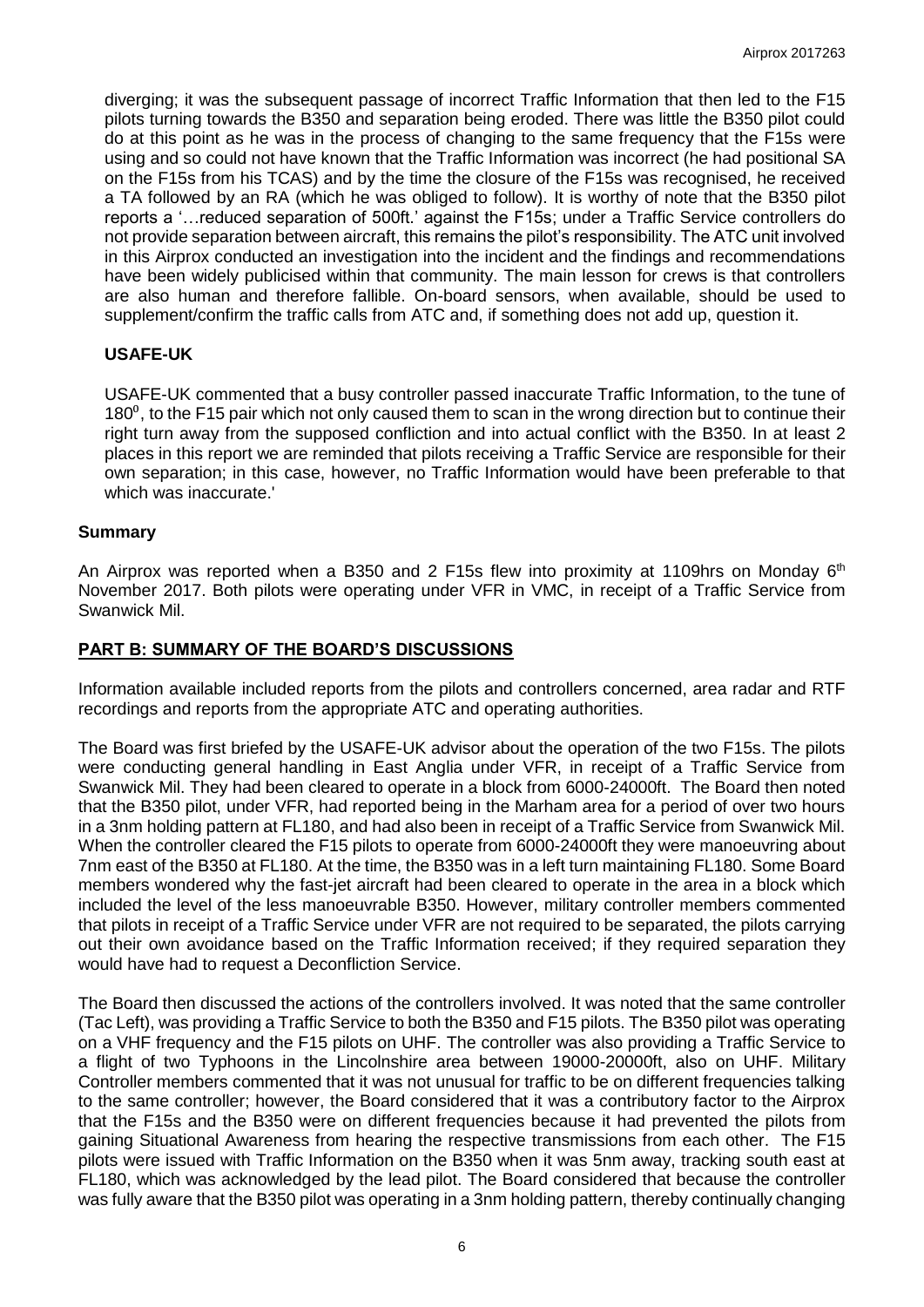headings, it would have been appropriate to have included this information to the F15 pilots. The fact that the Traffic Information to the F15 pilots was not explicit regarding the B350 orbit was also considered to be a contributory factor to the Airprox. For his part, the B350 pilot was then issued with Traffic Information about the F15s to the east, currently at FL170 tracking south west, operating in the block from 6000-24000ft, which was also acknowledged by the pilot.

At about this time, the East Planner requested the Tac Left controller to ask the B350 pilot whether he could accept a UHF frequency. He considered that being on the same frequency would assist the situational awareness of the pilots because they would be able to hear the transmissions made to the other pilots; it would also help to reduce the controller's workload if they were operating on the same frequency. The Tac Left controller's workload was considered to be high at the time and, in the Board's opinion, this was a further contributory factor to the Airprox. The Board wondered why the B350 pilot had been instructed in the first place to operate on VHF and not UHF whilst carrying out his flight. A military controller member with current experience at Swanwick commented that the B350's operating airfield had reported that there had been problems with UHF communications with B350 aircraft, and that the standard procedure was for them to request VHF frequencies with Swanwick. However, a military HQ Air member responded that he had asked other B350 pilots about this, and they opined that there were no problems with B350 UHF communications; they thought that it was Swanwick which was asking them to use VHF. It appeared to the Board that there was a disconnect between the B350 operators and Swanwick about who was requesting what, and that this had led to the B350s being allocated VHF frequencies when it might not have been necessary. Notwithstanding, when asked to change to UHF, the B350 pilot only confirmed that this would be possible some 26secs later, which seemed to indicate that the pilots may have been discussing UHF issues before responding. Members noted that the controller had instructed the B350 pilot to change frequency from VHF to UHF at the time the F15s were turning towards the B350 at a range of about 2.4nm. Because the aircraft were in close proximity the Board considered that it had been inappropriate for the controller to request a frequency change before updating the Traffic Information. The fact that the B350 pilot was asked to change frequency just before CPA and before Traffic Information was updated was considered to be a contributory factor to the Airprox.

Turning to the F15 pilots, members noted that Traffic Information about the B350 had been updated to them but the controller had reported that it was west, 3nm, tracking northeast at FL180. At the time, the B350 was northeast of the F15s, not west as described. It was not known why the controller had made the error but it was likely a result of their high workload. The Board then discussed what effect this inaccurate Traffic Information had had on the incident. At first it was thought that the pilot of the closest F15 to the B350 might have altered course to the northeast in the belief that he was routing away from the B350 to his west as just called. However, the recordings showed that he had already made a turn onto a north-easterly track before the erroneous Traffic Information had been given, and that he had been given and acknowledged Traffic Information about 2mins prior to this that the B350 was to their west by 5nm tracking southeast. Members thought it was not unreasonable therefore to expect the F15 pilots to have assimilated that the B350 would be in proximity before they turned to the northeast, and that their turn would likely exacerbate any conflict. The unfortunately erroneous Traffic Information had therefore probably only reinforced their incorrect mental model as to the B350s location and, whilst turning, had concentrated the F15 pilots' look-out to their left meaning that they only saw the B350 at a relatively late stage.

After much discussion, the Board ultimately agreed that the cause of the Airprox was that the F15 pilots had inadvertently flown into conflict with the B350 having not fully assimilated earlier Traffic Information; their being given erroneous Traffic Information in azimuth just prior to CPA, was considered to be only a contributory factor because they had already started their turn towards the B350 before this call had been made. The Board then turned its attention to the risk and noted that, although the B350 and the second F15 had passed close to each other horizontally, they had been separated by 500ft vertically at the time; although the final Traffic Information had been erroneous in azimuth, the Board noted that it had been correct in altitude and that this had caused the F15 pilots to level at FL175, below the B350. For his part, the B350 pilot had received a TCAS TA followed, shortly afterwards, by an RA demanding descent; however, he had only just commenced descent at CPA, and the Board was not convinced that this had materially increased separation due to the dynamics of the encounter. Nevertheless, the